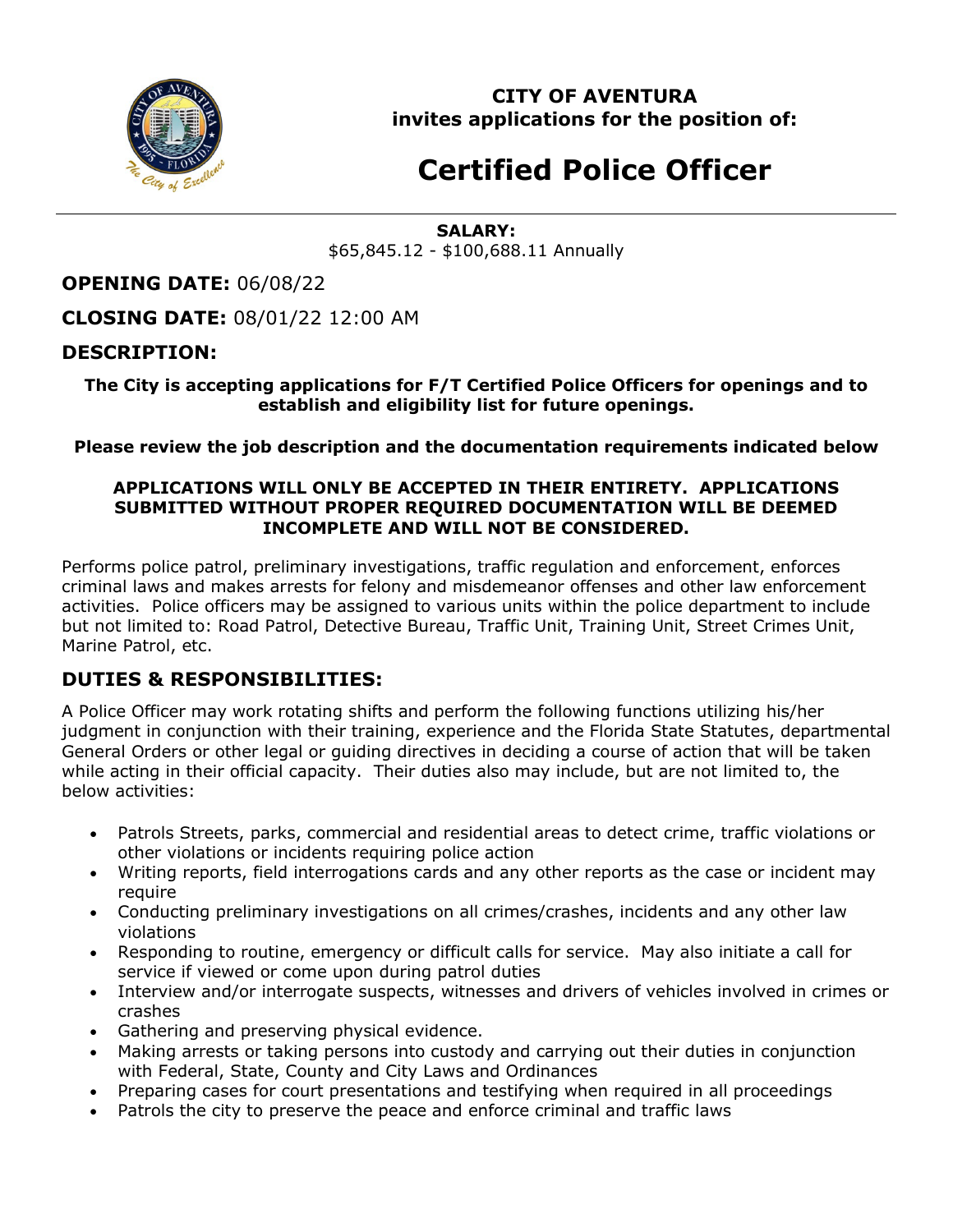- Summon paramedics, tow trucks, other law enforcement officers, and other assistance as appropriate. Takes measurements and draws diagrams of a scene such as crashes or as may be required.
- Conducts follow up investigations of crimes as time, policy and/or manpower permit.
- Accepts responsibility and ownership of their work product. Strives to control and resolve conflict and defuse tense situations when possible.
- Prepares a variety of reports and records including, reports of investigation, field interrogation report, property receipts, alcohol influence reports, bad check form, vehicle impoundment form, Offense Incident and accident reports, etc.
- Maintains normal availability by radio, laptop or telephone for dispatch to emergencies or calls for service.

The position of Police Officer requires carrying and demonstrating competence with a firearm and/or other less than lethal devices and defensive tactics. The position requires carrying a firearm and less lethal devices at all times while on duty and working off duty details.

Carries out duties in accordance with accepted police procedures and/or policy to ensure personal safety and safety of fellow Officers.

Coordinates activities with other officers or other City departments as needed, exchanges information with officers in other law enforcement agencies, and obtains advice from the City Attorney, and Prosecutor's Office regarding cases, policies and procedures, as needed and assigned.

## **PERIPHERAL DUTIES**

Maintains departmental equipment, supplies and facilities. Reports damaged or missing equipment to supervisor.

Maintains contact with general public, court officials, and other City officials in the performance of police operating activities.

May serve as a member of various employee committees.

Performs other duties as assigned or as may be necessary.

## **QUALIFICATIONS & REQUIREMENTS:**

*Must pass thorough background investigation, polygraph, psychological, medical and drug screen. Must successfully pass a physical agility test within the last 6 months prior to application as administered by a certified FDLE training center. Applicants must have successfully completed a swim test administered by a certified FDLE training center.*

*A list of FDLE Training Centers can be found on [FDLE Training Centers](http://www.fdle.state.fl.us/CJSTC/Training-Resources/Training-Centers.aspx)*.

#### *Passing scores must be submitted at time of application.*

*Out of State applicants must submit written statement indicating an acknowledgement of requirements for physical agility and swim test to be completed at a later date when uploading the required documents with application.*

*Candidates currently enrolled in a Law Enforcement Academy/Basic Recruit Class may apply to the position meeting the basic requirements. All required documents must be submitted with the application with the exemption of the state certification. Candidates are required to submit verification of enrollment at Law Enforcement Academy/Basic Recruit Class (i.e. Acceptance letter).*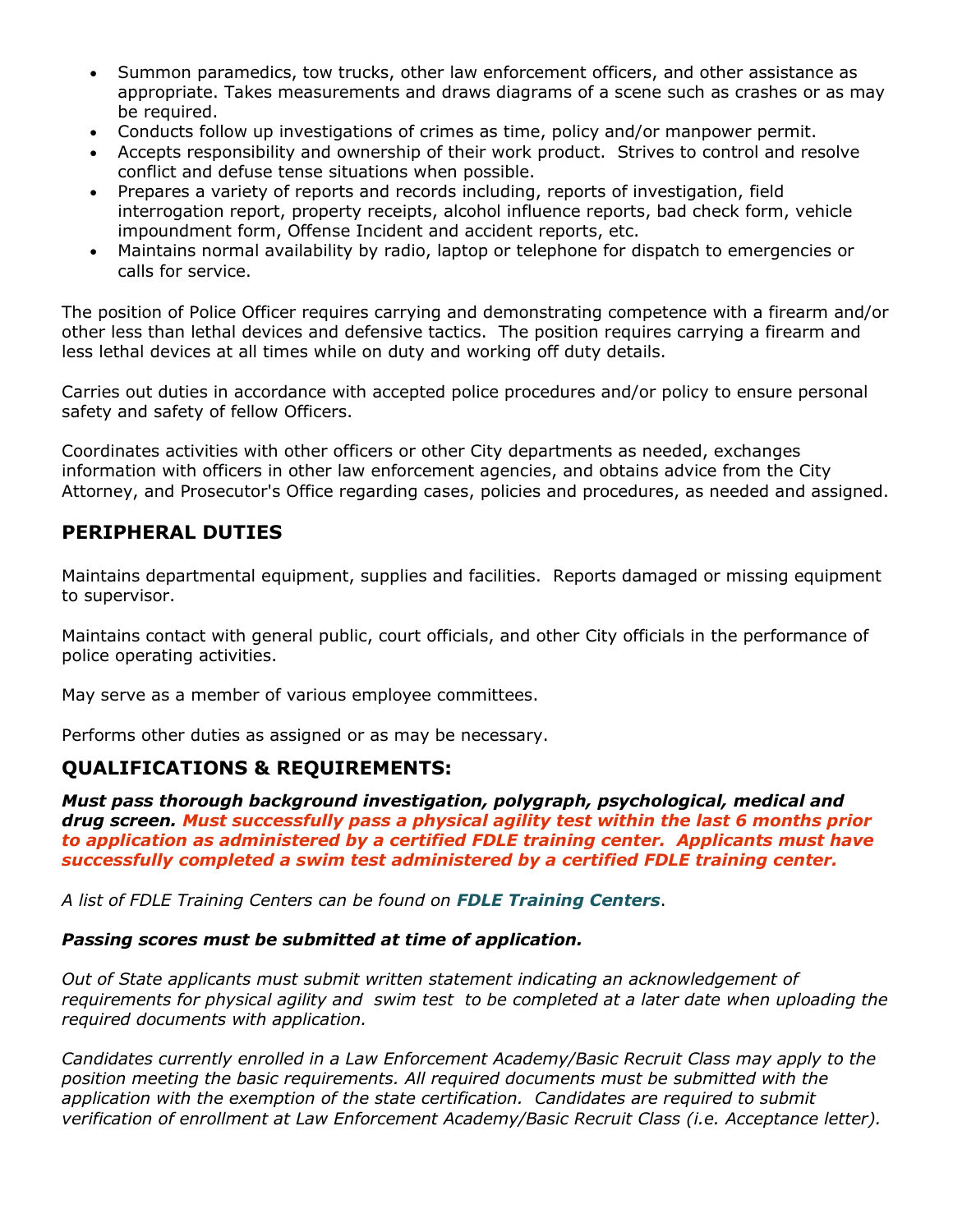# **MINIMUM QUALIFICATIONS**

Entry Level

#### *General:*

- A. Must be a minimum of 21 years old at the time of employment;
- B. Must possess, or be able to obtain by time of employment, a valid FL State driver's license without record of suspension or revocation in any State;
- C. No Felony convictions and disqualifying criminal histories
- D. Must be a U.S. citizen;
- E. Must be able to read and write the English language;
- F. Must be of good moral character and of temperate and industrious habits
- G. Applicants that reside within Miami-Dade, Broward, Monroe or Palm Beach counties must pass a full physical agility test (modified agility test not accepted) and swim test prior to application. Swim test is waived for a lateral if the candidate has taken and passed a swim test at least once in their career. Applicants who reside outside of the aforementioned counties must pass a full physical agility test and swim test as part of the second phase of their background investigation. *Out of State applicants must submit written statement indicating an acknowledgement of requirements for physical agility and swim test to be completed at a later date when uploading the required documents with application.*
- H. Must attend and successfully complete a basic Police Officer Academy and successfully take and pass the State Police Officer Exam

## Lateral Entry:

A. Must be able to meet all Entry Level requirements listed above; to include a valid certification as a Police Officer as required by FDLE and/or CJSTC guidelines.

# **EDUCATION AND EXPERIENCE**

- A. Must possess a two year college degree (AA or AS); or, a High School diploma/GED **and** have three (3) or more years of military service with an Honorable Discharge; or three (3) years law enforcement experience as a Certified Police Officer.
- B. Applicants at state universities must submit transcripts with notation that Associates in Arts or Science degree/certificate has been awarded pursuant to s. 1007.25

## **The following documents are required with employment application:**

- **AA/AS Degree (copy of diploma) or High School Diploma and 3 years Military Service (DD214);**
- **Physical Agility Test results taken in the six (6) months prior to application;**
- **Swim test results;**
- **State of Florida Law Enforcement Officer certification.**
	- $\circ$  Candidates currently enrolled in Law Enforcement Academy must submit verification of enrollment.
	- o Out of State candidates must submit a copy of their State Law Enforcement Certification.
- **Applicants claiming Veteran's Preference must complete the City's Veteran's Preference Claim form and upload a DD214.**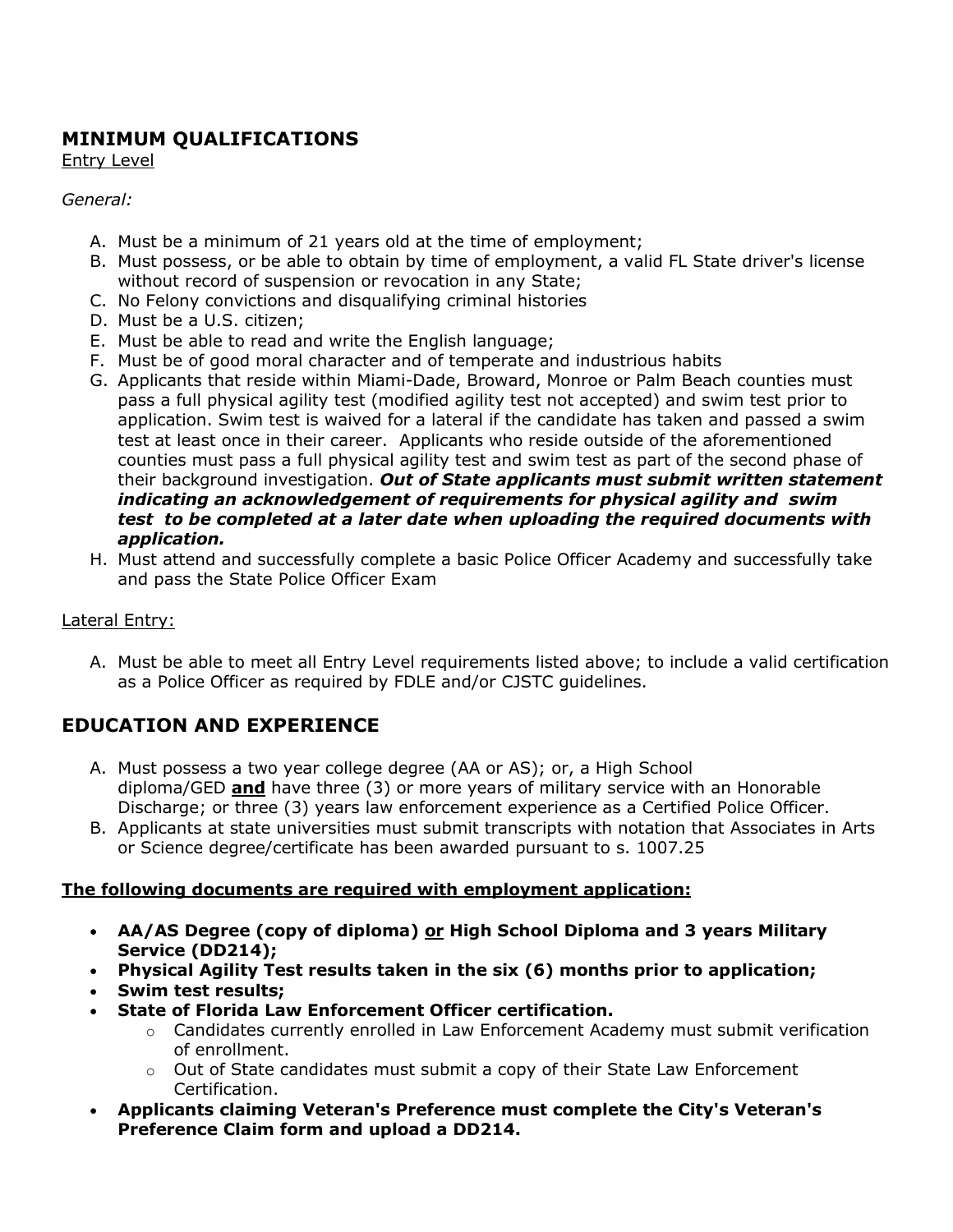Applications missing any required documents at the time of application will not be reviewed and considered incomplete.

# **SUPPLEMENTAL INFORMATION:**

# **NECESSARY KNOWLEDGE, SKILLS AND ABILITIES**

- A. Knowledge of law enforcement principles, procedures, techniques, and equipment if already a certified law enforcement officer;
- B. Skill in operating the tools and equipment listed below;
- C. Ability to learn the applicable laws, ordinances, and department rules and regulations; Ability to perform work requiring good physical condition; Ability to communicate effectively orally and in writing; Ability to establish and maintain effective working relationships with subordinates, peers and supervisors; Ability to exercise sound judgment in evaluating situations and in making decisions; Ability to follow verbal and written instructions; Ability to meet the special requirements listed below; Ability to learn the City's geography.
- D. Knowledge of safety procedures associated with risks and hazards inherent to the job

# **SPECIAL REQUIREMENTS**

Successful completion of any required FDLE or CJSTC and/or School of Justice requirements, i.e. Police Academy, FBAT and any other test or requirement that is required.

# **We are an Equal Opportunity Employer.**

APPLICATIONS MAY BE FILED ONLINE AT: <http://www.cityofaventura.com/jobs>

Job #006 CERTIFIED POLICE OFFICER GC

19200 W Country Club Drive Aventura, FL 33180 305-466-8900 305-466-8900

[jobs@cityofaventura.com](mailto:jobs@cityofaventura.com)

# **Certified Police Officer Supplemental Questionnaire**

 $*$  1. I affirm that I have read the complete job posting, verify that I meet the requirements for the position and have uploaded the required documents as listed on the job posting.

 $\Box$  Yes  $\Box$  No

\* 2. Your application will be considered complete if all required documents are submitted with the application. Did you submit the results of swim test?

 $\Box$  Yes  $\Box$  No

\* 3. Did you submit the results of a physical agility test taken within the last six (6) months prior to application?

 $\Box$  Yes  $\Box$  No

\* 4. Did you submit the copies of your AA/AS degree (or transcripts) **OR** High School Diploma **and** three (3) years Military service?

 $\Box$  Yes  $\Box$  No

\* 5. Did you submit a copy of your State of Florida Law Enforcement Certification or Law Enforcement Academy acceptance letter?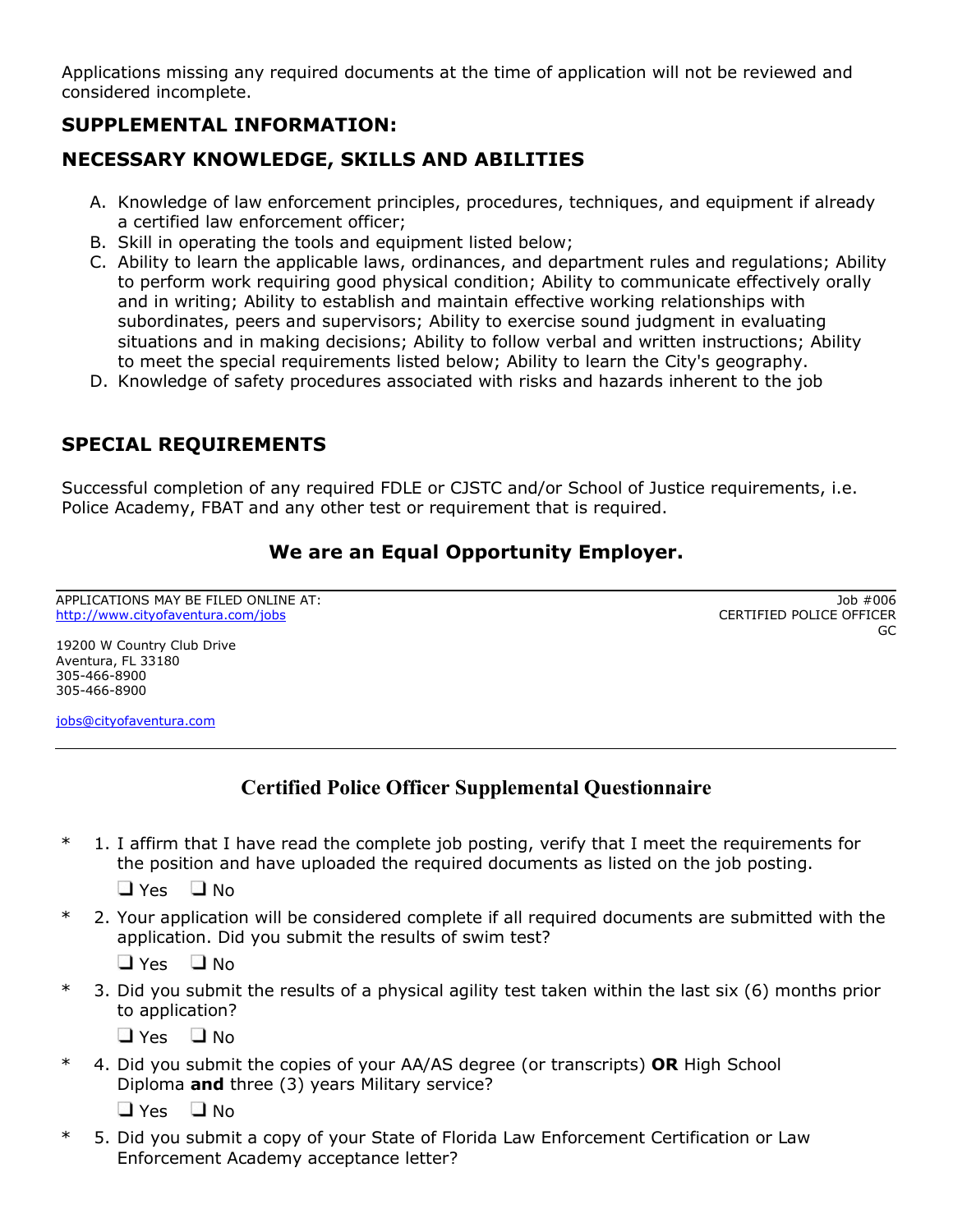# **Certified Police Officer Supplemental Questionnaire**

 $\Box$  Yes  $\Box$  No

\* 6. As an applicant for employment in a law enforcement agency, your background will be thoroughly investigated. Aspects of your life that you consider sensitive or confidential may be explored. Do you understand that you must answer all questions on the application accurately and completely? If the questions does not apply to you, enter N/A in the text box.

 $\Box$  Yes  $\Box$  No

- \* 7. Do you now or did you ever possess a valid driver's license from the State of Florida?  $\Box$  Yes  $\Box$  No.
- \* 8. Driver's License #
- \* 9. DL Restrictions:
- \* 10. Class or Type D/L:
- \* 11. List each and every moving violation you have received in your driving history. Include moving and parking tickets from any state. Include parking tickets and citations which were dismissed, or for which you were found or pleaded not guilty or nolo contendere, regardless of suspension of sentence or withholding of adjudication. Include location, approximate date, nature of violation and penalty or disposition.
- $*$  12. Some convictions are not an automatic bar to appointment. The circumstances surrounding the conviction are considered such as: the nature, number, severity, subsequent work history, efforts at rehabilitation, date of offense, and relation of the offense to the requirements of the position for which you applied. Do you understand the above statement regarding the selection process.

 $\Box$  Yes  $\Box$  No

- \* 13. List all instances in which you were arrested or detained by ANY law enforcement agency. The list should include traffic arrests, those offenses to which you pleaded nolo contendere, regardless of suspension of sentence or withholding of adjudication, and those adjudicated in a juvenile court. Details should include the crime charge, police agency, date and disposition of case.
- \* 14. Have you ever been placed on probation and/or been required to pay a fine?

 $\Box$  Yes  $\Box$  No

- \* 15. If yes, give details.
- $*$  16. If you have been fingerprinted by a law enforcement agency for any reason, give details below. (i.e. employment, licenses, arrests, etc.) Your answers will be checked with the FBI and other agencies. Include agency, date and purpose.
- \* 17. Have you ever been advised of your Miranda rights?

 $\Box$  Yes  $\Box$  No

- \* 18. If yes, give details.
- \* 19. Have you ever been the subject of a police investigation? (including those while a police officer, i.e. Internal Affairs, Investigations, Citizen Complaints, etc.)

 $\Box$  Yes  $\Box$  No.

- \* 20. If yes, give details.
- \* 21. Have you ever had a polygraph examination? (i.e. for employment or during an investigation, etc.)

 $\Box$  Yes  $\Box$  No